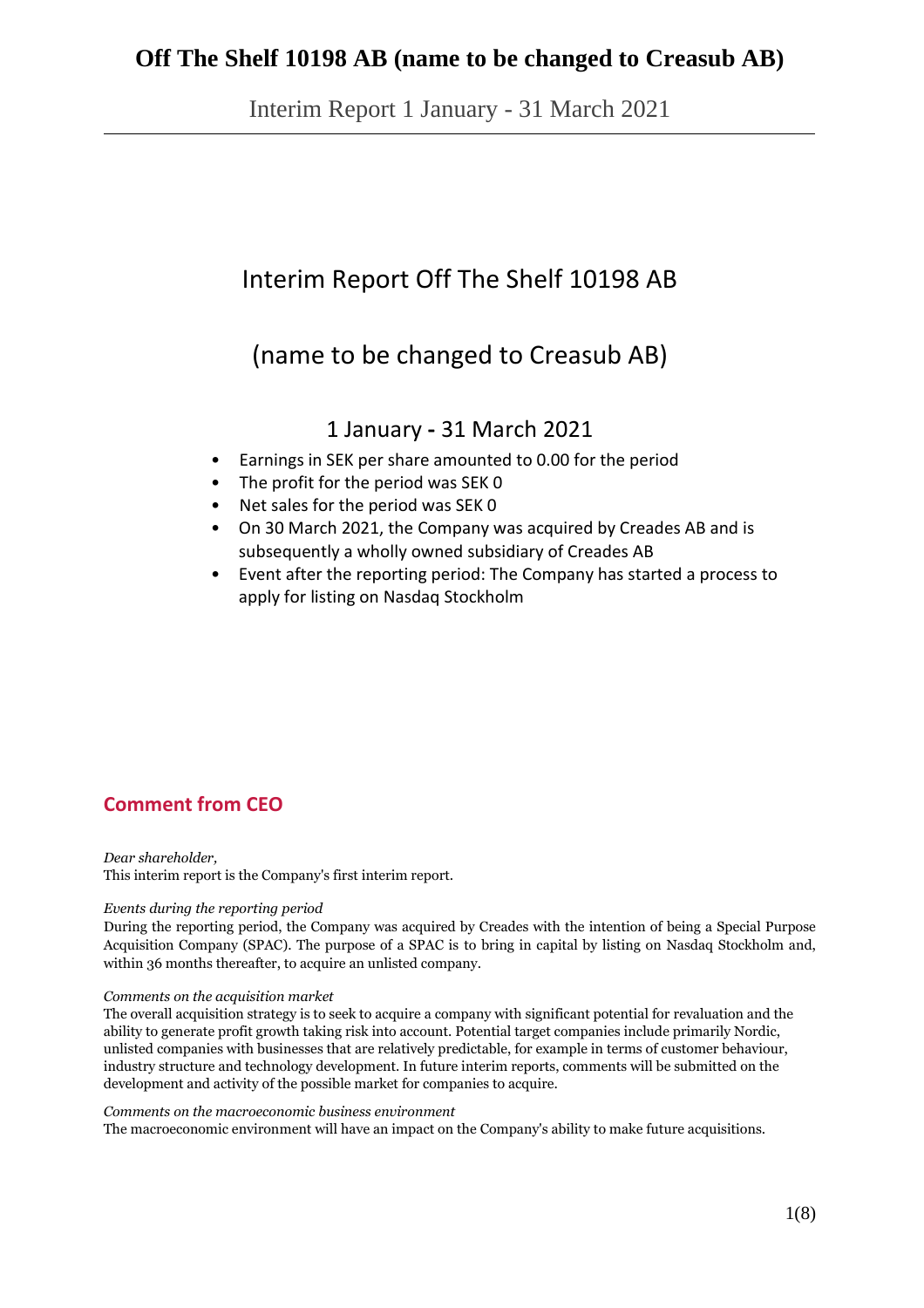Interim Report 1 January - 31 March 2021

## **Briefly about the Company**

The Company is an acquisition company and is intended to be listed on Nasdaq Stockholm as a Special Purpose Acquisition Company (SPAC).

#### **Business concept**

According to Nasdaq Nordic Main Market Rulebook for Issuers of Shares for Acquisition Companies ("Regulations"), an acquisition of one or more target companies must be carried out with a total market value of at least 80% of the amount deposited on a blocked bank account in connection with the initial raising of capital (the Company will deposit 90% of the proceeds from any possible offer) within 36 months for the Company to continue to be listed in Nasdaq Stockholm. If a notice convening the AGM to decide on any such acquisitions has not been issued within 36 months from the first day of trading of the Company's share, the Company will also, according to its articles of association, enter into liquidation.

Off the Shelf 10198 AB (name to be changed to Creasub AB) is a Swedish acquisition company, a so-called Special Purpose Acquisition Company (SPAC), which was established on the initiative of Creades in March 2021. Off The Shelf 10198 AB (name to be changed to Creasub AB) aims to raise capital through a stock exchange listing on Nasdaq Stockholm and within 36 months thereafter acquire an unlisted company, whereby this through Off The Shelf 10198 AB (name to be changed to Creasub AB), after review and approval, will be listed on Nasdaq Stockholm's main market or Nasdaq First North Growth Market.

Off The Shelf 10198 AB (name to be changed to Creasub AB) overall acquisition strategy is to seek to acquire a company with significant potential for revaluation and the ability to generate earnings growth, taking into account risk. Potential target companies include primarily Nordic, unlisted companies with businesses that are relatively predictable, for example in terms of customer behaviour, industry structure and technology development. Off the Shelf 10198 (name to be changed to Creasub AB) is expected to acquire a target company with approximately SEK 2- 5 billion in company value (excl. indebtedness).

Creades is the so-called sponsor of Off The Shelf 10198 AB (name to be changed to Creasub AB) and intends to remain as a long-term owner of Off The Shelf 10198 AB (name to be changed to Creasub AB) also after Off The Shelf 10198 AB (name to be changed to Creasub AB) has completed an acquisition. Off The Shelf 10198 AB (name to be changed to Creasub AB) assesses that Creades' large network and expertise within the investment organization makes Creades very well positioned to identify and evaluate attractive acquisition opportunities to the benefit of Off The Shelf 10198 AB (name to be changed to Creasub AB). In addition, Off The Shelf 10198 AB (name to be changed to Creasub AB) believes that Creades' ability to develop successful companies creates the conditions for value creation over a long period of time.

#### **Investment Criteria**

■ Potential: The Company seeks investment opportunities that have significant potential for revaluation and underlying value creation.

■ Industry: The Company is not limited to investments in specific industries or areas of business, but focuses on activities that are relatively predictable, for example in terms of customer behaviour, industry structure and technology development.

■ Limitations: The Company will not invest in oil, gas, coal, tobacco, alcohol, weapons, properties, pickling, advanced biotechnology, mines or companies whose value is largely dependent on raw material prices or other exogenous macro factors. Nor shall the Company invest in companies exposed to significant political or regulatory risk, such as tax-funded healthcare and social care.

- Size: The Company intends to invest SEK 2-5 billion excluding any indebtedness.
- Influence of ownership: The Company intends to acquire 100% of the target company.
- Geography: Focus on Swedish and Nordic companies.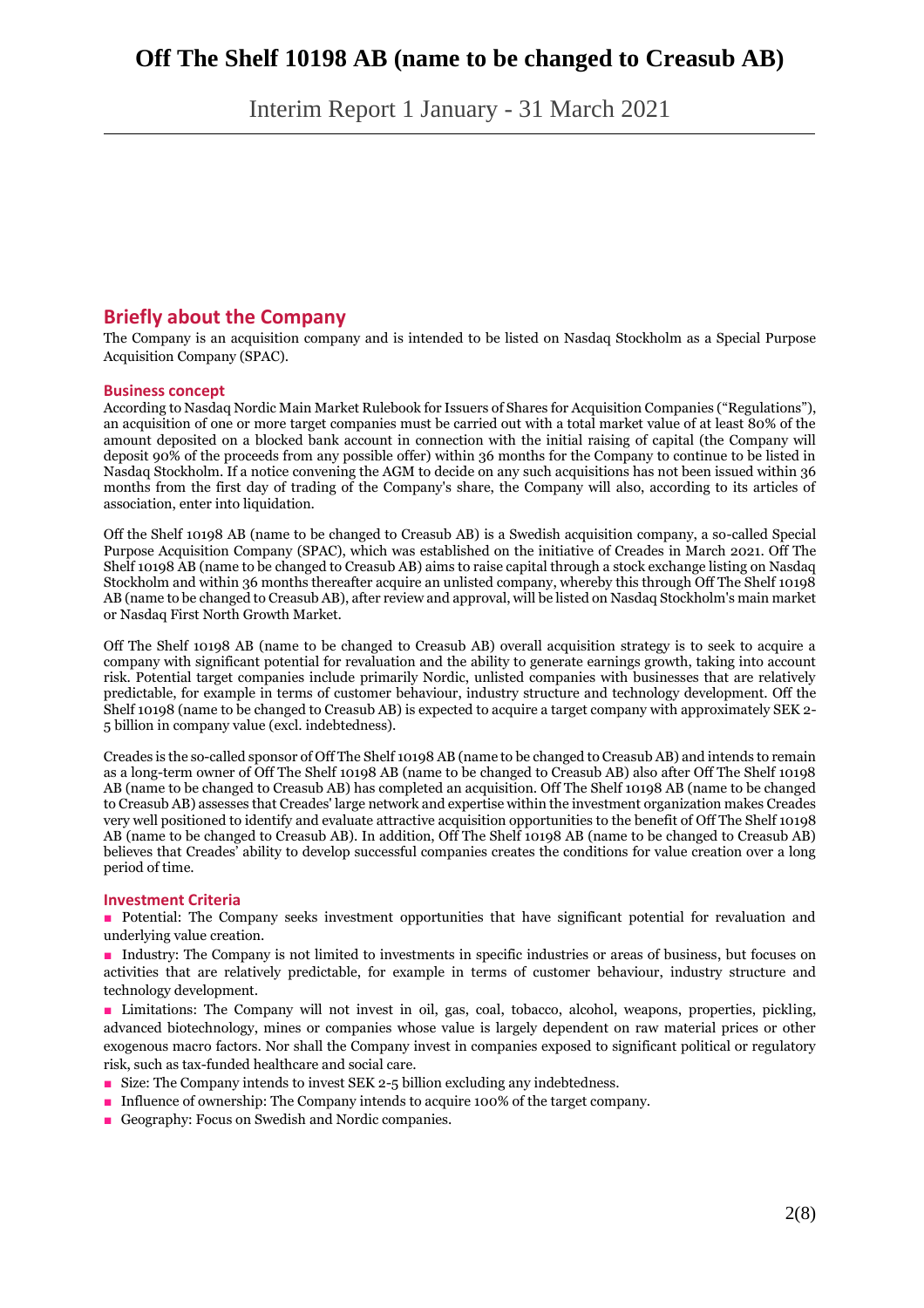Interim Report 1 January - 31 March 2021

#### **Management and Investor Teams**

Creades' CEO and the CFO also make up the management of Off The Shelf 10198 AB (name to be changed to Creasub AB) through a consultancy agreement between the companies.

The investor team that will work on searching for investment opportunities is also hired from Creades, regulated by consultancy agreements.

#### **Definitions**

**Earnings per share** - Earnings attributable to the Company's shareholders, divided by the average number of outstanding shares.

**Equity** - Equity in relation to balance sheet total.

### **Profit/loss**

The result for the reporting period is SEK zero. During the reporting period, the Company has not had any operations, so the parent company defray costs for that period. During the period as a shelf company, an amount corresponding to the share capital was lent to the parent company. No interest has been charged for this.

### **Liquidity and equity/assets ratio**

During the period, the short-term loan to an amount relating to the share capital has been repaid to the Company, which is why the bank balances correspond with the share capital as of 31-03-21. The equity/assets ratio is 100%. In May, liquidity was added to the Company in the form of a new share issue of SEK 475,000 and an unconditional shareholder contribution of SEK 19,500,000.

### **Significant events during the reporting period**

During the reporting period, the Company has been a shelf company and has therefore not had any operations during the reporting period.

On 30 March 2021, Creades AB, 556866-0723 acquired all the shares in the Company, so the Company is a wholly owned subsidiary of Creades AB from 30-03-21.

### **Significant risks and uncertainties**

The intention of the Company is that it will be noted on Nasdaq Stockholm in 2021 as an acquisition company (Special Purpose Acquisition Company, so-called SPAC). According to Nasdaq Nordic Main Market Rulebook for Issuers of Shares for Acquisition Companies ("Regulations"), an acquisition of one or more target companies must be carried out with a total market value of at least 80% of the amount deposited on a blocked bank account in connection with the initial raising of capital (the Company will deposit 90% of the proceeds from any possible offer) within 36 months for the Company to continue to be listed in Nasdaq Stockholm. If a notice convening the AGM to decide on any such acquisitions has not been issued within 36 months from the first day of trading of the Company's share, the Company will also, according to its articles of association, enter into liquidation. The Company has set certain acquisition criteria for the target company to be acquired, which may limit the selection of companies to be acquired. Other factors that may make it more difficult for the Company to implement a corporate acquisition within the specified time limit include the conditions in the acquisition market, where, for example, different forms of valuation gaps between buyer and seller, access to debt financing, uncertainty about the future and a generally impaired economic situation could reduce the propensity to carry out transactions.

The Company is not yet listed. In the event of a future listing, the Company will issue a prospectus where the risks to Off The Shelf 10198 AB (name to be changed to Creasub AB) as an active, listed company will be described in more detail

### **Related party transactions**

During the reporting period, the former parent company has repaid the short-term loan to the Company.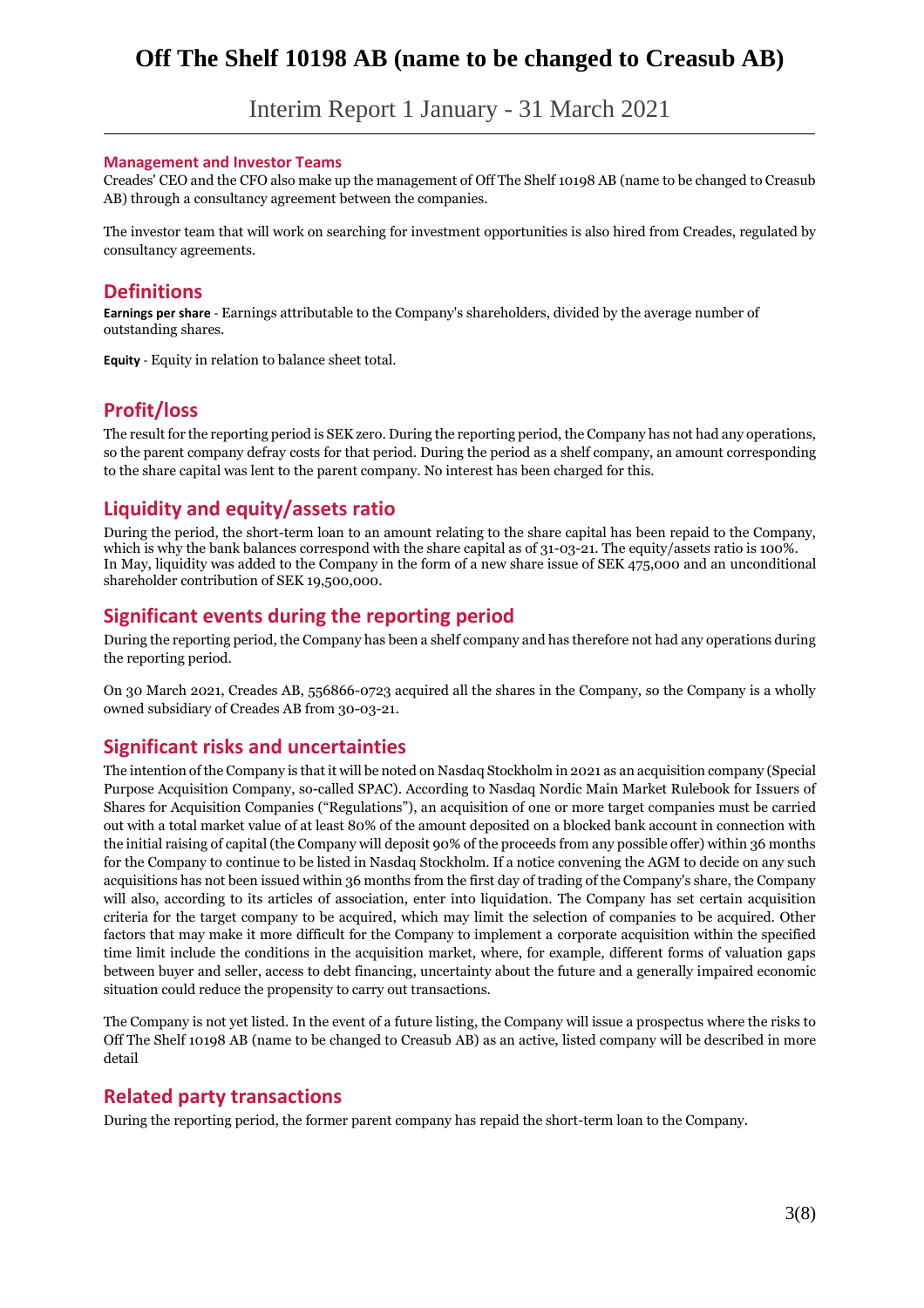Interim Report 1 January - 31 March 2021

## **Annual General Meeting 2021**

The Annual General Meeting for 2021 will be held on 12 May 2021.

#### **Name change**

The board of directors proposes that the meeting decide on a change of name for the Company to Creaspac AB.

### **Events after the reporting period**

On April 15, the Company's management met with representatives of Nasdaq Stockholm for a preparatory meeting for a possible listing. On April 20, the stock exchange auditors began a review of the Company prior to a possible application for listing on Nasdaq Stockholm. A prospectus regarding the issue of shares was submitted to the Swedish Financial Supervisory Authority on April 26. The planned listing is planned to be carried out during June 2021. A name change to Creaspac AB is also planned before any listing.

On May 4, an Extraordinary General Meeting was held, where a new share issue of SEK 475,000 was decided, which was subscribed by the Parent Company. At the same time, the parent company provided an unconditional shareholder contribution of SEK 19,500,000.

## **Upcoming reporting occasions**

| Interim Report January-June 2021      | 8:30 a.m. | 24 Aug 2021      |
|---------------------------------------|-----------|------------------|
| Interim Report January-September 2021 | 8:30 a.m. | 17 November 2021 |
| Year-end report 2021                  | 8:30 a.m. | 22 February 2022 |

This interim report has been the subject of the Company's auditor's review.

Stockholm, 12 May 2021

John Hedberg CEO

*Questions will be answered by John Hedberg, telephone +46 8 412 011 00 or +46 70 629 23 37.*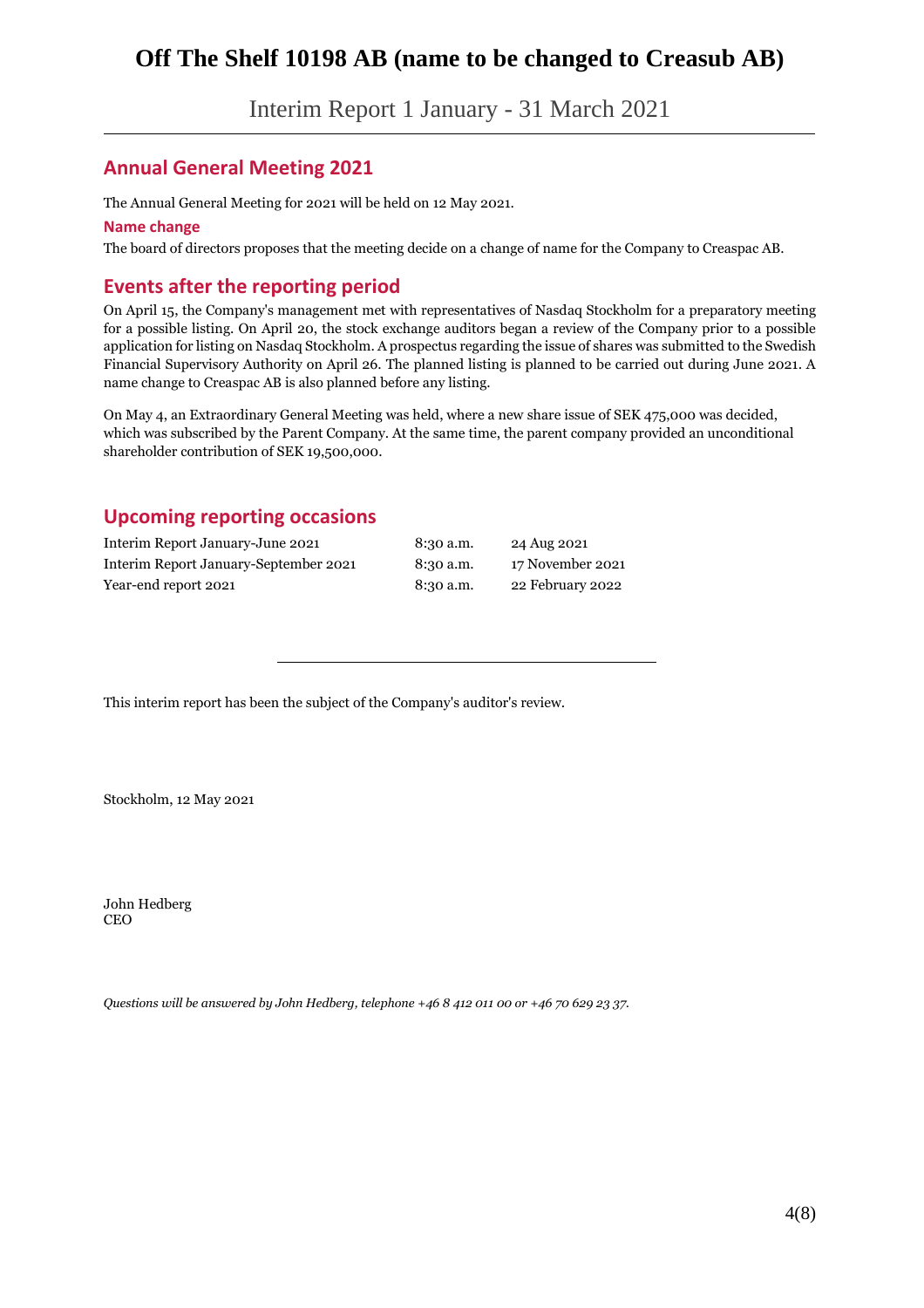Interim Report 1 January - 31 March 2021

# Auditor's report

Off the Shelf 10198 AB corp. reg. no. 559271-7564

### **Introduction**

We have reviewed the condensed interim financial information (interim report) of Off the Shelf 10198 AB as of 31 March 2021 and the three-month period then ended. The board of directors and the CEO are responsible for the preparation and presentation of the interim financial information in accordance with IAS 34 and the Swedish Annual Accounts Act. Our responsibility is to express a conclusion on this interim report based on our review.

### **Scope of Review**

We conducted our review in accordance with the International Standard on Review Engagements ISRE 2410, Review of Interim Report Performed by the Independent Auditor of the Entity. A review consists of making inquiries, primarily of persons responsible for financial and accounting matters, and applying analytical and other review procedures. A review is substantially less in scope than an audit conducted in accordance with International Standards on Auditing, ISA, and other generally accepted auditing standards in Sweden. The procedures performed in a review do not enable us to obtain assurance that we would become aware of all significant matters that might be identified in an audit. Accordingly, we do not express an audit opinion.

## **Conclusion**

Based on our review, nothing has come to our attention that causes us to believe that the interim report is not prepared, in all material respects, in accordance with IAS 34 and the Swedish Annual Accounts Act.

Stockholm 12 May 2021

Öhrlings PricewaterhouseCoopers AB

Peter Nilsson Authorized Public Accountant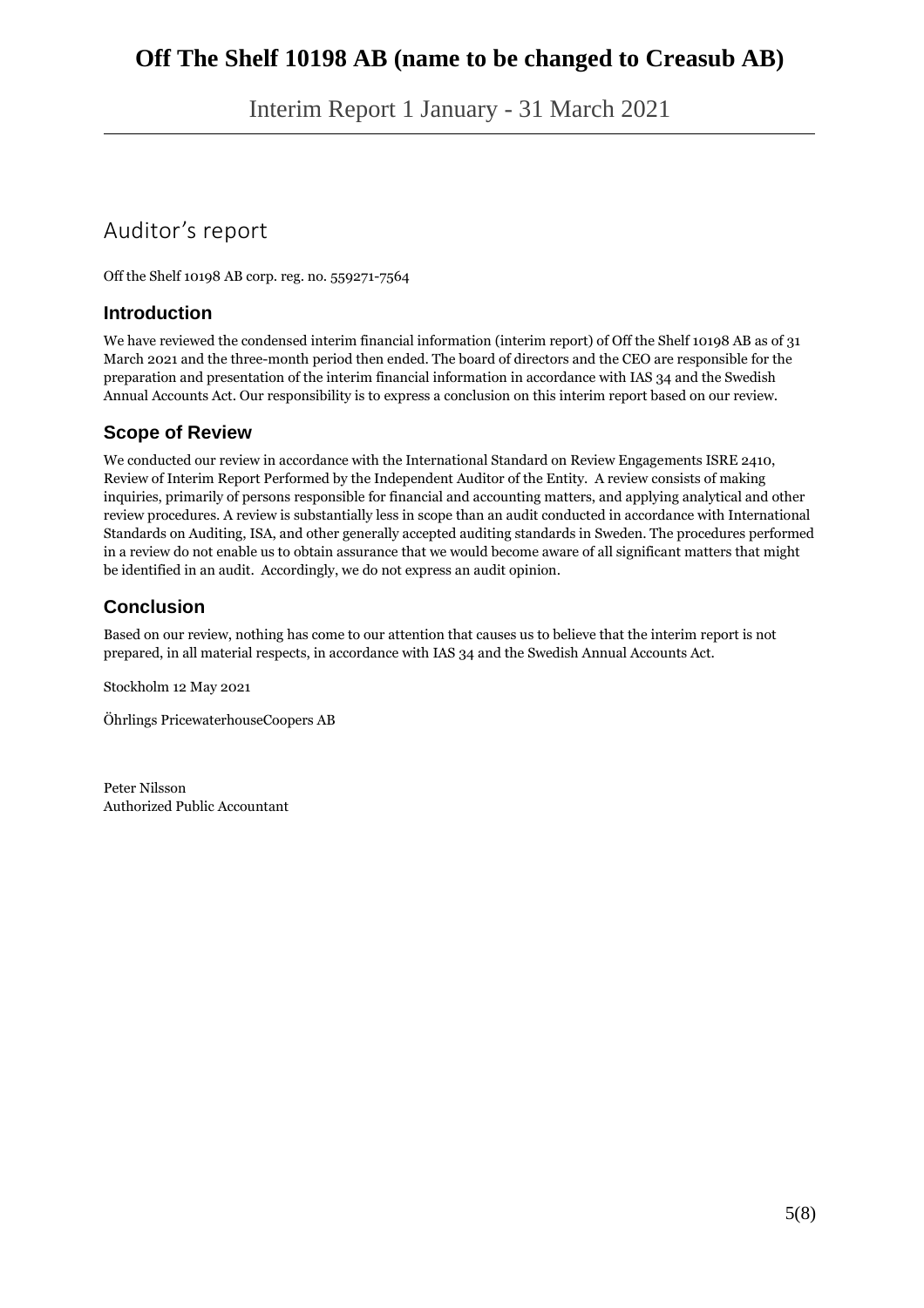Interim Report 1 January - 31 March 2021

# **Financial reports**

#### **Income Statement Summary**

| <b>SEK</b>                               | Jan-Mar<br>2021 |
|------------------------------------------|-----------------|
| Total operating income                   |                 |
| Total operating costs                    |                 |
| <b>Operating profit</b>                  |                 |
| Financial revenue and costs              |                 |
| Financial revenue                        |                 |
| <b>Financial costs</b>                   |                 |
| <b>Total financial revenue and costs</b> |                 |
| <b>Pre-tax result</b>                    |                 |
| Tax on this year's profit                |                 |
| <b>Result of the year</b>                |                 |
| Average number of shares in issue        | 25,000          |
| Earnings per share, SEK                  |                 |

### **Summary of comprehensive profit/loss report**

| <b>SEK</b>              | Jan-Mar<br>2021 |
|-------------------------|-----------------|
| Result of the year      |                 |
| Other total revenue     |                 |
| Net income for the year |                 |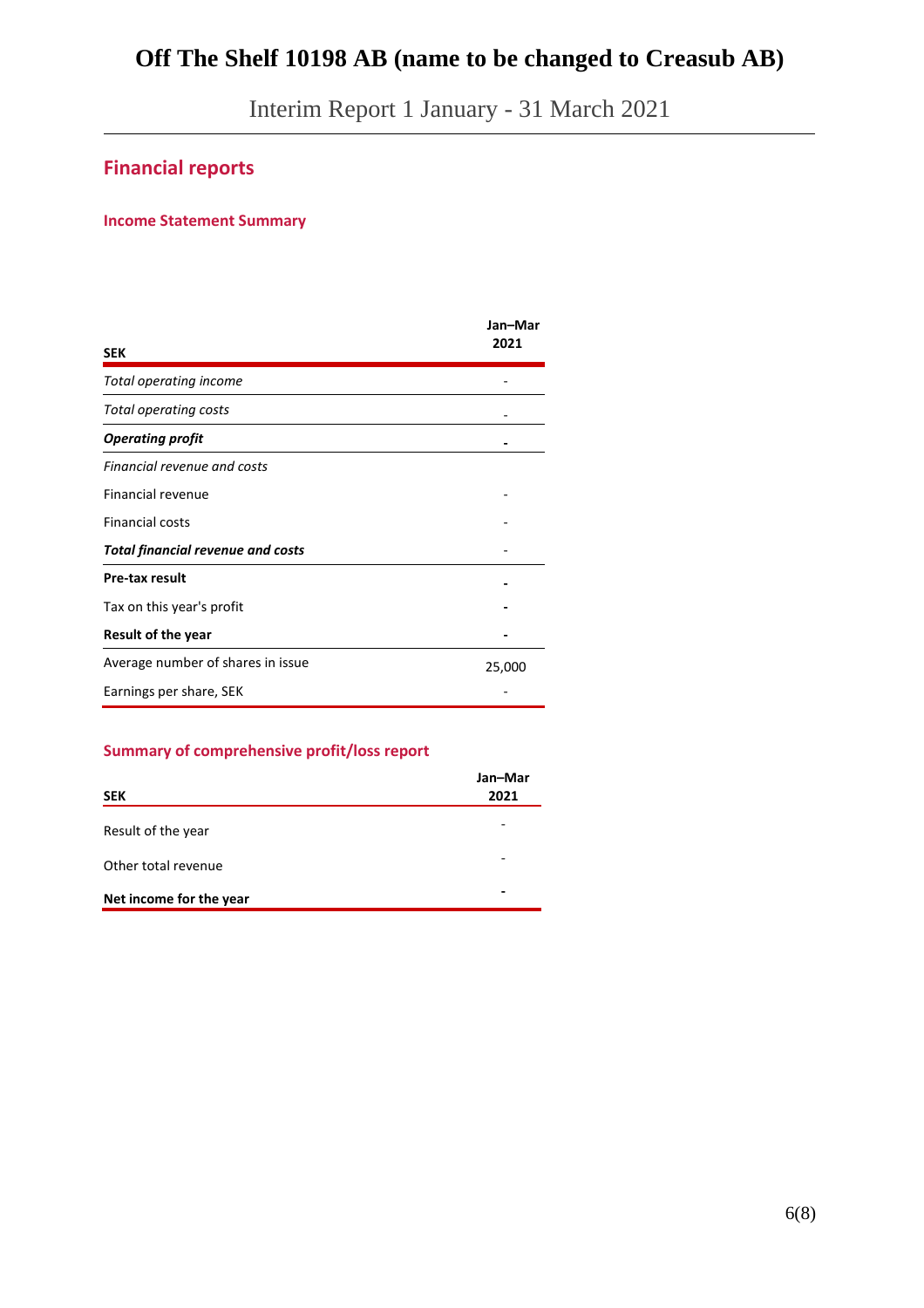Interim Report 1 January - 31 March 2021

# **Summary Balance Sheet**

| <b>SEK</b>                          | 31-03-2021 | 31-12-2020 |
|-------------------------------------|------------|------------|
| <b>ASSETS</b>                       |            |            |
| <b>Current assets</b>               |            |            |
| Current receivables                 |            | 25,000     |
| Cash and cash equivalents           | 25,000     |            |
| <b>Total current assets</b>         | 25,000     | 25,000     |
| <b>Total assets</b>                 | 25,000     | 25,000     |
| <b>EQUITY AND LIABILITIES</b>       |            |            |
| <b>Restricted equity</b>            |            |            |
| Share capital                       | 25,000     | 25,000     |
| <b>Total restricted equity</b>      | 25,000     | 25,000     |
| <b>Unrestricted equity</b>          |            |            |
| Result of the year                  |            |            |
| <b>Total unrestricted equity</b>    |            |            |
| Total equity                        | 25,000     | 25,000     |
| <b>Liabilities</b>                  |            |            |
| <b>Total equity and liabilities</b> | 25,000     | 25,000     |

#### **Changes in equity in summary**

|                                 | Share capital | Retained earnings Result of the year |   | Total                    |
|---------------------------------|---------------|--------------------------------------|---|--------------------------|
| Amount at beginning of year     | 25,000        | $\overline{\phantom{a}}$             |   | 25,000                   |
| New share issue                 | -             | -                                    | ۰ | $\overline{\phantom{a}}$ |
| Result of the year              | -             | $\overline{\phantom{a}}$             | ۰ | -                        |
| Equity at the end of the period | 25,000        | -                                    |   | 25,000                   |